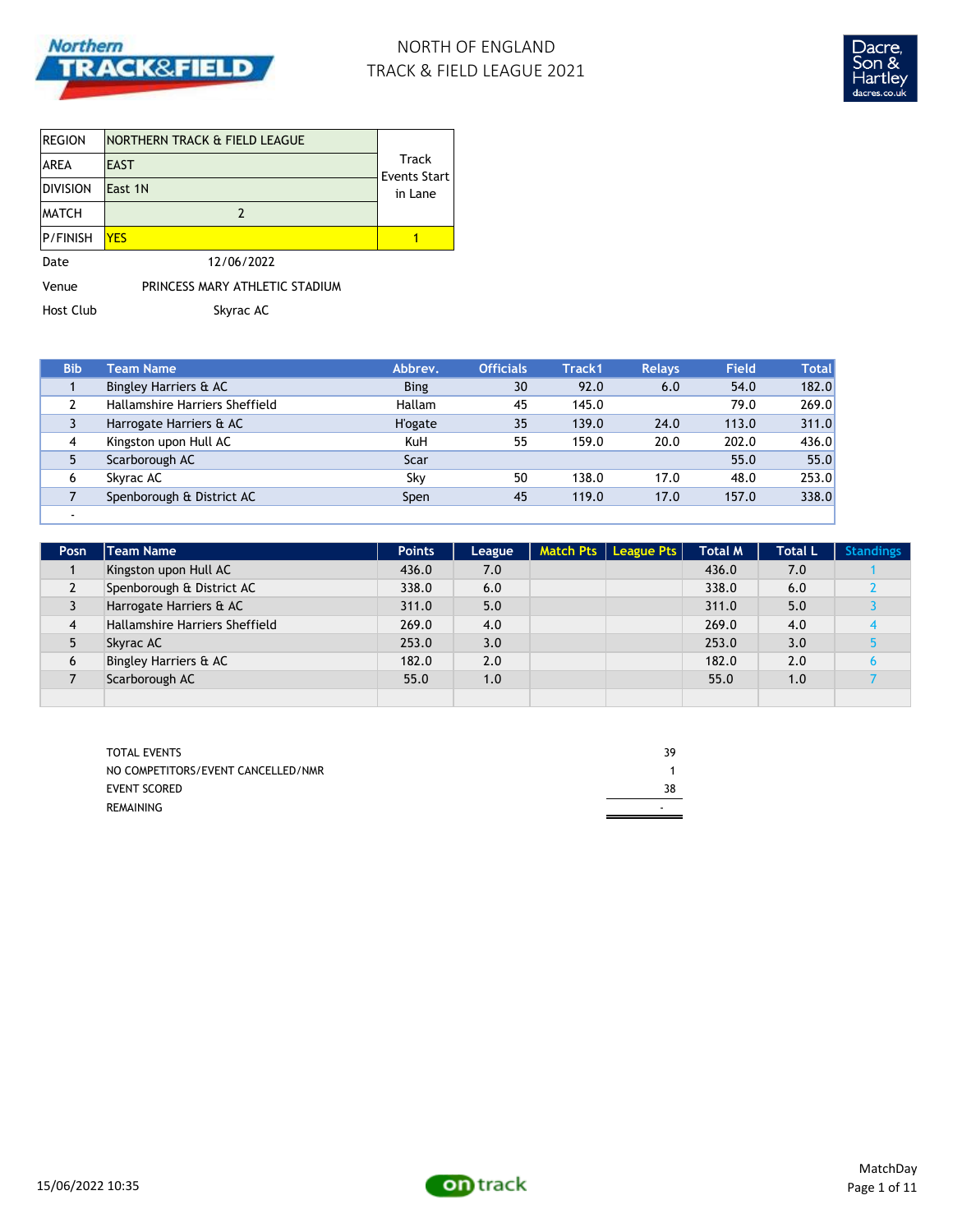



### **East 1N PRINCESS MARY ATHLETIC STADIUM**

| 100m Men A     |   |                         | Wind            |          | 100m Men B |    |                                       | Wind           |          |
|----------------|---|-------------------------|-----------------|----------|------------|----|---------------------------------------|----------------|----------|
| Posn           |   | No. Athlete             | Club            | Perf     | Posn       |    | No. Athlete                           | Club           | Perf     |
| 1              | 4 | Joe COOPER              | KuH             | 11.20    | 1          | 44 | Andre ADDISON (U20)                   | KuH            | 11.30    |
| 2              | 3 | Jacob HOCKIN (U20)      | H'ogate         | 11.20    | 2          |    | 22 Abdur-ra'uf IBN SIDDEEQ (U1 Hallam |                | 11.90    |
| 3              | 1 | Demetric NELSON         | <b>Bing</b>     | 11.30    | 3          | 33 | Dawid SAWARYN (U20)                   | <b>H'ogate</b> | 12.30    |
| 4              | 2 | Jack STEER (U20)        | Hallam          | 11.80    | 4          | 11 | Jonathan TOMES                        | <b>Bing</b>    | 12.40    |
| 5              | 7 | Tyler COSSINS (U20)     | Spen            | 12.70    | 5          | 77 | James BELL (U17)                      | Spen           | 12.70    |
| 6              |   |                         |                 |          | 6          |    |                                       |                |          |
| 7              |   |                         |                 |          | 7          |    |                                       |                |          |
| 8              |   |                         |                 |          | 8          |    |                                       |                |          |
| 200m Men A     |   |                         | Wind            |          | 200m Men B |    |                                       | Wind           |          |
| Posn           |   | No. Athlete             | Club            | Perf     | Posn       |    | No. Athlete                           | Club           | Perf     |
| 1              | 3 | Jacob HOCKIN (U20)      | <b>H</b> 'ogate | 22.60    | 1          | 44 | Andre ADDISON (U20)                   | <b>KuH</b>     | 23.40    |
| 2              | 4 | Joe COOPER              | KuH             | 22.70    | 2          | 22 | <b>Jack WARD</b>                      | Hallam         | 24.50    |
| 3              | 1 | Demetric NELSON         | Bing            | 22.90    | 3          | 33 | Toby WILLIAMS (U17)                   | <b>H'ogate</b> | 26.40    |
| 4              | 7 | Tyler COSSINS (U20)     | Spen            | 25.40    | 4          | 11 | Jonathan TOMES                        | <b>Bing</b>    | 26.40    |
| 5              | 2 | <b>Thomas HUGHES</b>    | Hallam          | 25.80    | 5          | 77 | James BELL (U17)                      | Spen           | 26.90    |
| 6              | 6 | Frankie CURRAN (U17)    | Sky             | 27.20    | 6          |    |                                       |                |          |
| 7              |   |                         |                 |          | 7          |    |                                       |                |          |
| 8              |   |                         |                 |          | 8          |    |                                       |                |          |
| 400m Men A     |   |                         |                 |          | 400m Men B |    |                                       |                |          |
| Posn           |   | No. Athlete             | Club            | Perf     | Posn       |    | No. Athlete                           | Club           | Perf     |
| 1              | 7 | Bayleigh LAWTON (U20)   | Spen            | 49.10    | 1          | 44 | Finlay SOUTHCOAT (U17)                | <b>KuH</b>     | 54.50    |
| 2              | 4 | Adam FOX (U20)          | KuH             | 49.70    | 2          | 66 | Frankie CURRAN (U17)                  | Sky            | 55.80    |
| 3              | 3 | Toby WILLIAMS (U17)     | H'ogate         | 58.20    | 3          | 22 | Oliver MUSCROFT (U17)                 | Hallam         | 57.40    |
| 4              | 2 | Jack WINTER (U17)       | Hallam          | 58.50    | 4          |    | 33 Dawid SAWARYN (U20)                | <b>H'ogate</b> | 66.50    |
| 5              | 6 | Alexander david STEWART | Sky             | 62.10    | 5          |    |                                       |                |          |
| 6              | 1 | Daniel LOGAN (U20)      | Bing            | 63.00    | 6          |    |                                       |                |          |
| 7              |   |                         |                 |          | 7          |    |                                       |                |          |
| 8              |   |                         |                 |          | 8          |    |                                       |                |          |
| 800m Men A     |   |                         |                 |          | 800m Men B |    |                                       |                |          |
| Posn           |   | No. Athlete             | Club            | Perf     | Posn       |    | No. Athlete                           | Club           | Perf     |
| 1              | 3 | George COUTTIE (U20)    | <b>H</b> 'ogate | 02:00.00 | 1          | 66 | Abdimajiid DAROOD (U17)               | Sky            | 02:05.00 |
| 2              | 4 | Jack DOCKERILL (U20)    | KuH             | 02:08.00 | 2          |    | 22 Oliver MUSCROFT (U17)              | Hallam         | 02:13.80 |
| 3              | 2 | Jack WINTER (U17)       | Hallam          | 02:09.40 | 3          |    | 44 Jack DOCKERILL (U20)               | KuH            | 02:27.10 |
| 4              | 6 | Frankie CURRAN (U17)    | Sky             | 02:18.70 | 4          |    |                                       |                |          |
| 5              |   |                         |                 |          | 5          |    |                                       |                |          |
| 6              |   |                         |                 |          | 6          |    |                                       |                |          |
| $\overline{7}$ |   |                         |                 |          | 7          |    |                                       |                |          |

**Match 2 12/06/2022**

|                          | บบm men <b>B</b> |                        | wind           |       |
|--------------------------|------------------|------------------------|----------------|-------|
|                          |                  | osn No. Athlete        | Club           | Perf  |
| $\mathbf{1}$             |                  | 44 Andre ADDISON (U20) | <b>KuH</b>     | 23.40 |
| 2                        |                  | 22 Jack WARD           | Hallam         | 24.50 |
| 3                        |                  | 33 Toby WILLIAMS (U17) | <b>H'ogate</b> | 26.40 |
| 4                        |                  | 11 Jonathan TOMES      | <b>Bing</b>    | 26.40 |
| 5                        |                  | 77 James BELL (U17)    | Spen           | 26.90 |
| 6                        |                  |                        |                |       |
| $\overline{\phantom{a}}$ |                  |                        |                |       |

| Posn |      | No. Athlete               | Club           | Perf  |
|------|------|---------------------------|----------------|-------|
| 1    |      | 44 Finlay SOUTHCOAT (U17) | <b>KuH</b>     | 54.50 |
| 2    |      | 66 Frankie CURRAN (U17)   | Sky            | 55.80 |
| 3    |      | 22 Oliver MUSCROFT (U17)  | Hallam         | 57.40 |
| 4    | 33 L | Dawid SAWARYN (U20)       | <b>H'ogate</b> | 66.50 |
| 5    |      |                           |                |       |
| 6    |      |                           |                |       |
|      |      |                           |                |       |

|   | Posn No. Athlete           | Club   | Perf     |
|---|----------------------------|--------|----------|
|   | 66 Abdimajiid DAROOD (U17) | Skv    | 02:05.00 |
| 2 | 22 Oliver MUSCROFT (U17)   | Hallam | 02:13.80 |
| 3 | 44 Jack DOCKERILL (U20)    | KuH.   | 02:27.10 |
|   |                            |        |          |

8

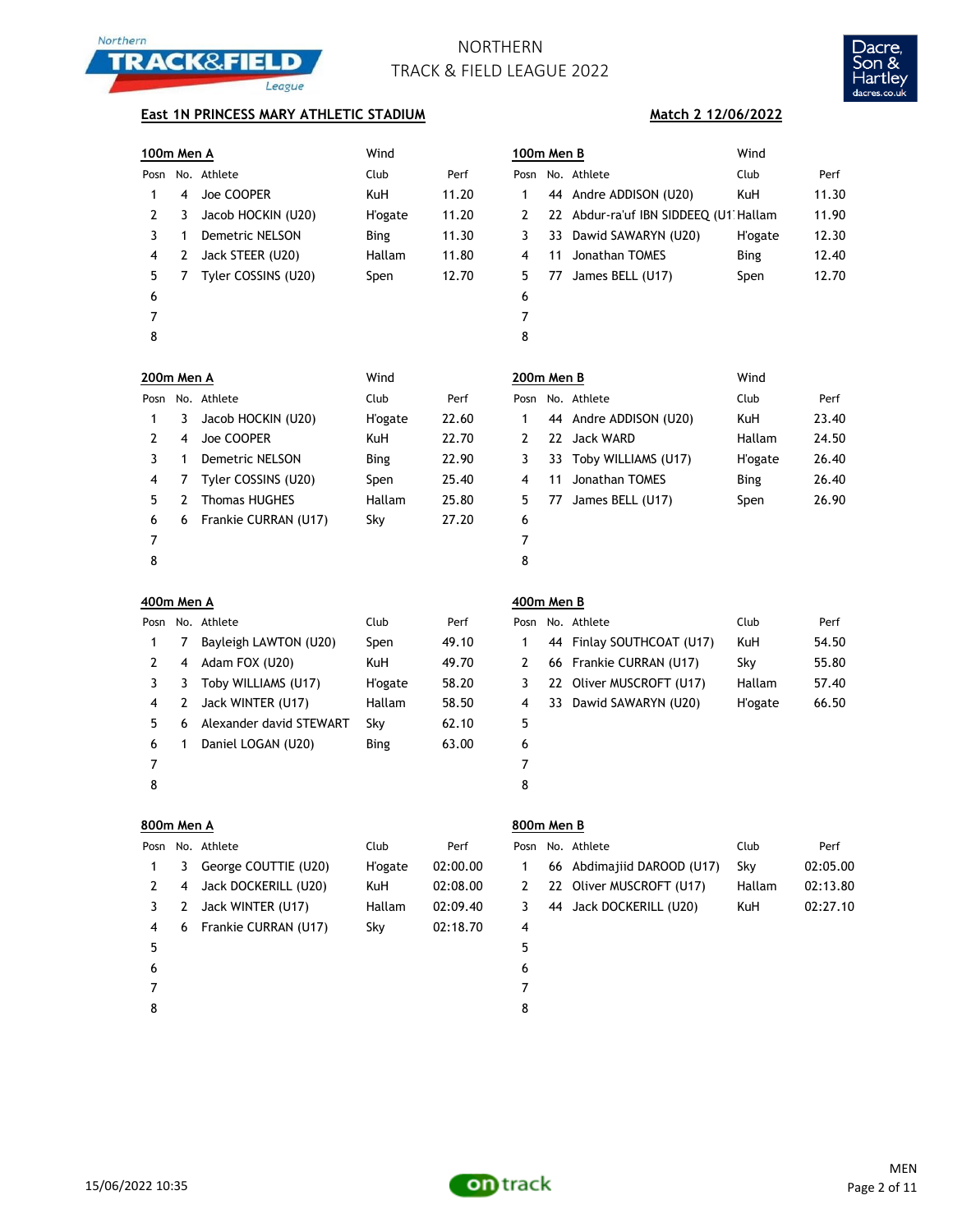



### **East 1N PRINCESS MARY ATHLETIC STADIUM Match 2 12/06/2022**

|  |  | 1500m Men A |  |  |
|--|--|-------------|--|--|
|  |  |             |  |  |

**5000m Men A 5000m Men B**

**3000m S/Chase Men A 3000m S/Chase Men B**

| 1500m Men A |   |                         |             |          | 1500m Men B |    |                            |            |          |
|-------------|---|-------------------------|-------------|----------|-------------|----|----------------------------|------------|----------|
|             |   | Posn No. Athlete        | Club        | Perf     |             |    | Posn No. Athlete           | Club       | Perf     |
|             | 3 | George COUTTIE (U20)    | H'ogate     | 04:10.20 |             |    | 66 Abdimajiid DAROOD (U17) | Sky        | 04:16.60 |
|             | 6 | Alexander david STEWART | Sky         | 04:12.30 | 2           | 33 | Ben HOLMES                 | H'ogate    | 04:17.00 |
| 3.          |   | Simon BOLLAND           | Spen        | 04:17.60 | 3           |    | 44 Gregan CLARKSON         | <b>KuH</b> | 04:55.80 |
| 4           | 4 | Jack DOCKERILL (U20)    | KuH         | 04:22.90 | 4           |    |                            |            |          |
| 5.          |   | Paul LEMMON             | <b>Bing</b> | 05:34.80 | 5           |    |                            |            |          |
| 6           |   |                         |             |          | 6           |    |                            |            |          |
|             |   |                         |             |          | 7           |    |                            |            |          |
| 8           |   |                         |             |          | 8           |    |                            |            |          |
|             |   |                         |             |          |             |    |                            |            |          |

|             |    | <u>500m Men A</u>       |                 |          | 1500m Men B    |    |                         |                |          |
|-------------|----|-------------------------|-----------------|----------|----------------|----|-------------------------|----------------|----------|
| osn         |    | No. Athlete             | Club            | Perf     | Posn           |    | No. Athlete             | Club           | Perf     |
| 1           | 3  | George COUTTIE (U20)    | <b>H</b> 'ogate | 04:10.20 | 1              | 66 | Abdimajiid DAROOD (U17) | Sky            | 04:16.60 |
| 2           | 6  | Alexander david STEWART | Sky             | 04:12.30 | 2              | 33 | <b>Ben HOLMES</b>       | H'ogate        | 04:17.00 |
| 3           | 7  | Simon BOLLAND           | Spen            | 04:17.60 | 3              | 44 | Gregan CLARKSON         | <b>KuH</b>     | 04:55.80 |
| 4           | 4  | Jack DOCKERILL (U20)    | <b>KuH</b>      | 04:22.90 | 4              |    |                         |                |          |
| 5           | 1  | Paul LEMMON             | <b>Bing</b>     | 05:34.80 | 5              |    |                         |                |          |
| 6           |    |                         |                 |          | 6              |    |                         |                |          |
| 7           |    |                         |                 |          | 7              |    |                         |                |          |
| 8           |    |                         |                 |          | 8              |    |                         |                |          |
|             |    |                         |                 |          |                |    |                         |                |          |
|             |    | 000m Men A              |                 |          | 5000m Men B    |    |                         |                |          |
| osn         |    | No. Athlete             | Club            | Perf     | Posn           |    | No. Athlete             | Club           | Perf     |
| 1           | 3  | <b>Andrew GRANT</b>     | <b>H</b> 'ogate | 15:53.20 | $\mathbf{1}$   | 33 | <b>Rob GARBUTT</b>      | <b>H'ogate</b> | 17:45.30 |
| 2           | 2  | <b>Harvey MARTIN</b>    | Hallam          | 15:59.40 | 2              | 22 | <b>James HARTLEY</b>    | Hallam         | 18:15.70 |
| 3           | 6  | Alexander david STEWART | Sky             | 16:51.40 | 3              | 1  | Paul LEMMON             | <b>Bing</b>    | 19:58.70 |
| 4           | 11 | <b>Matthew LEEDHAM</b>  | <b>Bing</b>     | 16:53.00 | $\overline{4}$ | 7  | Kevin OGDEN             | Spen           | 20:09.40 |
| 5           | 4  | Gregan CLARKSON         | <b>KuH</b>      | 17:24.20 | 5              |    |                         |                |          |
| 6           | 77 | lan OGDEN               | Spen            | 19:42.20 | 6              |    |                         |                |          |
| 7           |    |                         |                 |          | 7              |    |                         |                |          |
| 8           |    |                         |                 |          | 8              |    |                         |                |          |
|             |    |                         |                 |          |                |    |                         |                |          |
|             |    | 000m S/Chase Men A      |                 |          |                |    | 3000m S/Chase Men B     |                |          |
|             |    | osn No. Athlete         | Club            | Perf     |                |    | Posn No. Athlete        | Club           | Perf     |
| $\mathbf 1$ |    | 2 Mork RDVANT           | $H'$ ogato      | 11.02 A0 | -1             |    |                         |                |          |

|   |    | Posn No. Athlete | Club           | Perf     |   | Posn No. Athlete | Club | Perf |
|---|----|------------------|----------------|----------|---|------------------|------|------|
| 1 | 3  | Mark BRYANT      | <b>H'ogate</b> | 11:02.40 | 1 |                  |      |      |
| 2 | -2 | James HARTLEY    | Hallam         | 11:19.40 | 2 |                  |      |      |
| 3 |    |                  |                |          |   |                  |      |      |
| 4 |    |                  |                |          | 4 |                  |      |      |
| 5 |    |                  |                |          | 5 |                  |      |      |
| 6 |    |                  |                |          | 6 |                  |      |      |
| 7 |    |                  |                |          |   |                  |      |      |
| 8 |    |                  |                |          | 8 |                  |      |      |
|   |    |                  |                |          |   |                  |      |      |

|                | Posn No. Athlete | Club | Perf |
|----------------|------------------|------|------|
| 1              |                  |      |      |
| $\overline{2}$ |                  |      |      |
| 3              |                  |      |      |
| 4              |                  |      |      |
| 5              |                  |      |      |
| 6              |                  |      |      |
| 7              |                  |      |      |
| 8              |                  |      |      |

|               |   | 400m Hurdles Men A   |        | 400m Hurdles Men B |                  |      |      |  |  |  |
|---------------|---|----------------------|--------|--------------------|------------------|------|------|--|--|--|
|               |   | Posn No. Athlete     | Club   | Perf               | Posn No. Athlete | Club | Perf |  |  |  |
|               | 2 | <b>Thomas HUGHES</b> | Hallam | 69.90              | 1                |      |      |  |  |  |
| $\mathcal{L}$ | 6 | Adam BROOKS          | Sky    | 70.30              | 2                |      |      |  |  |  |
| 3             | 4 | Gregan CLARKSON      | KuH    | 87.00              | 3                |      |      |  |  |  |
| 4             |   |                      |        |                    | 4                |      |      |  |  |  |
| 5             |   |                      |        |                    | 5                |      |      |  |  |  |
| 6             |   |                      |        |                    | 6                |      |      |  |  |  |
|               |   |                      |        |                    |                  |      |      |  |  |  |
| 8             |   |                      |        |                    | 8                |      |      |  |  |  |

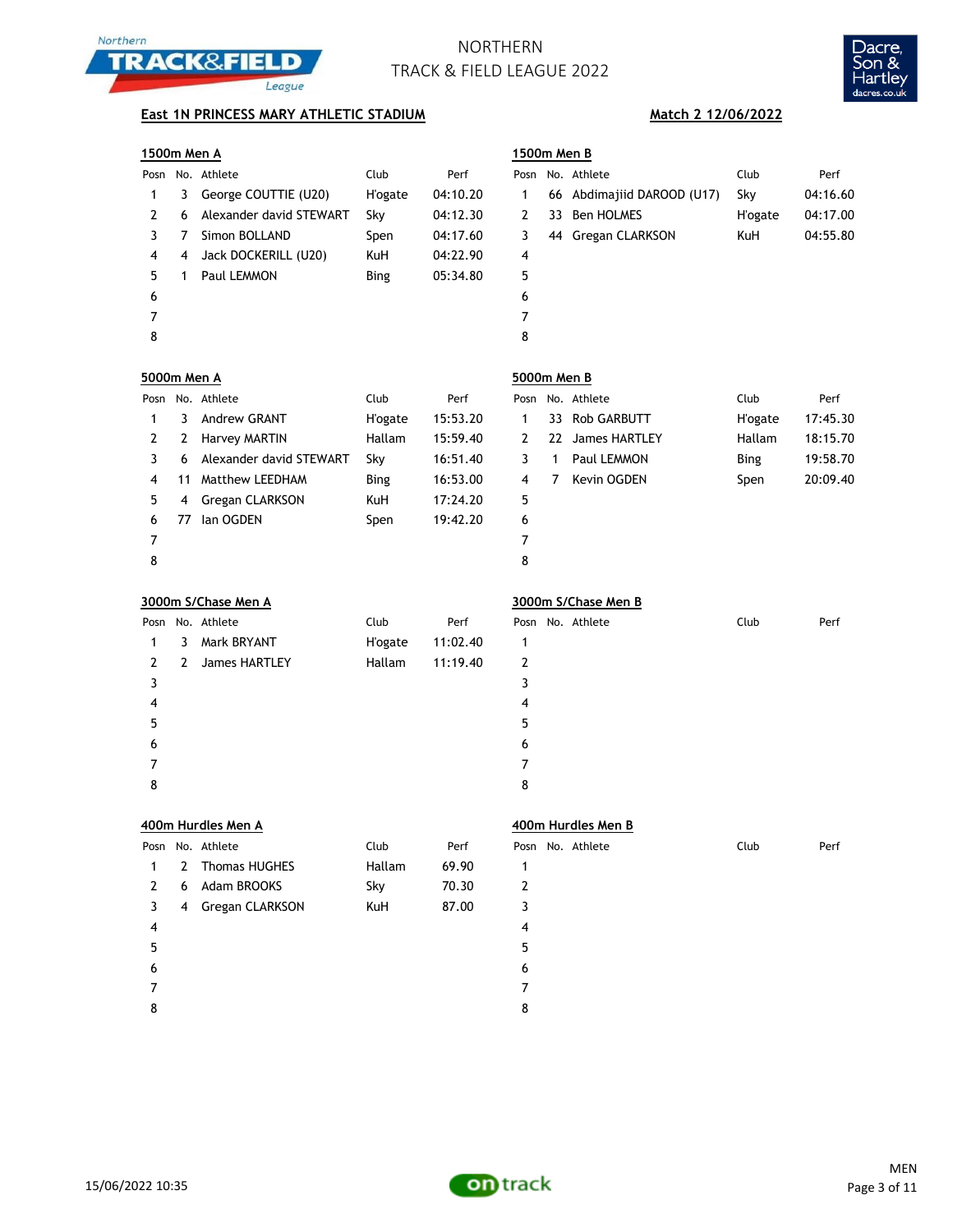



## **East 1N PRINCESS MARY ATHLETIC STADIUM Match 2 12/06/2022**

|      | 110m Hurdles Men A |                       | Wind   |       |      | 110m Hurdles Men B |              | Wind   |       |
|------|--------------------|-----------------------|--------|-------|------|--------------------|--------------|--------|-------|
| Posn |                    | No. Athlete           | Club   | Perf  | Posn |                    | No. Athlete  | Club   | Perf  |
| 1    | 7                  | <b>Glenn ASPINDLE</b> | Spen   | 17.60 | 1    |                    | 22 Jack WARD | Hallam | 20.00 |
| 2    | 2                  | <b>Thomas HUGHES</b>  | Hallam | 18.40 | 2    | 77                 | Jake DARBY   | Spen   | 23.10 |
| 3    | 6                  | Adam BROOKS           | Sky    | 21.60 | 3    |                    |              |        |       |
| 4    |                    |                       |        |       | 4    |                    |              |        |       |
| 5    |                    |                       |        |       | 5    |                    |              |        |       |
| 6    |                    |                       |        |       | 6    |                    |              |        |       |
| 7    |                    |                       |        |       | 7    |                    |              |        |       |
| 8    |                    |                       |        |       | 8    |                    |              |        |       |
|      |                    |                       |        |       |      |                    |              |        |       |
|      |                    |                       |        |       |      |                    |              |        |       |

|   |     | 100m N/S Men A   | Wind    |       | 100m N/S Men B   | Wind         |
|---|-----|------------------|---------|-------|------------------|--------------|
|   |     | Posn No. Athlete | Club    | Perf  | Posn No. Athlete | Club<br>Perf |
| 1 | 900 | Daniel Logan     | Bingley | 12.90 |                  |              |
| 2 |     |                  |         |       | 2                |              |
| 3 |     |                  |         |       | 3                |              |
| 4 |     |                  |         |       | 4                |              |
| 5 |     |                  |         |       | 5                |              |
| 6 |     |                  |         |       | 6                |              |
|   |     |                  |         |       | ┑                |              |
| 8 |     |                  |         |       | 8                |              |
|   |     |                  |         |       |                  |              |

| Long Jump Men A<br>Loı |               |                       |                |      |     |  |  |  |  |
|------------------------|---------------|-----------------------|----------------|------|-----|--|--|--|--|
| Posn                   |               | Bib Athlete           | Club           | Perf | Pos |  |  |  |  |
| 1                      | $\mathcal{P}$ | <b>Thomas HUGHES</b>  | Hallam         | 6.10 | 1   |  |  |  |  |
| 2                      | 7             | <b>Glenn ASPINDLE</b> | Spen           | 5.71 | 2   |  |  |  |  |
| 3                      | 4             | William RUSLING (U17) | <b>KuH</b>     | 5.53 | 3   |  |  |  |  |
| 4                      | 3             | Harry ROBERTS (U17)   | <b>H'ogate</b> | 5.22 | 4   |  |  |  |  |
| 5                      | 6             | Stephen MEALY         | Sky            | 3.71 | 5   |  |  |  |  |
| 6                      |               |                       |                |      | 6   |  |  |  |  |
| 7                      |               |                       |                |      | 7   |  |  |  |  |
| 8                      |               |                       |                |      | 8   |  |  |  |  |

### **Long Jump Men A Long Jump Men B**

| Posn |   | Bib Athlete           | Club    | Perf | Posn |    | Bib Athlete            | Club    | Perf |
|------|---|-----------------------|---------|------|------|----|------------------------|---------|------|
|      | 2 | <b>Thomas HUGHES</b>  | Hallam  | 6.10 |      |    | 33 Dawid SAWARYN (U20) | H'ogate | 5.15 |
|      |   | <b>Glenn ASPINDLE</b> | Spen    | 5.71 |      |    | 44 Oliver CHANT (U17)  | KuH     | 4.95 |
|      | 4 | William RUSLING (U17) | KuH     | 5.53 | 3    |    | 77 Tyler COSSINS (U20) | Spen    | 4.82 |
| 4    | 3 | Harry ROBERTS (U17)   | H'ogate | 5.22 | 4    |    | 22 Oscar BRYCE         | Hallam  | 4.48 |
| 5.   | 6 | Stephen MEALY         | Sky     | 3.71 | 5    | 66 | lan COTTON             | Sky     | 3.26 |
| 6    |   |                       |         |      | 6    |    |                        |         |      |
|      |   |                       |         |      |      |    |                        |         |      |
| 8    |   |                       |         |      | 8    |    |                        |         |      |

### **High Jump Men A High Jump Men B**

| Posn          | Bib Athlete               | Club           | Perf |
|---------------|---------------------------|----------------|------|
|               | 2 Thomas HUGHES           | Hallam         | 1.80 |
| $\mathcal{L}$ | 7 Glenn ASPINDLE          | Spen           | 1.74 |
| 3             | 44 Finlay SOUTHCOAT (U17) | <b>KuH</b>     | 1.65 |
| 4             | 3 Toby WILLIAMS (U17)     | <b>H'ogate</b> | 1.65 |

|  | Posn Bib Athlete  | Club   | Perf |  | Posn Bib Athlete      | Club | Perf |
|--|-------------------|--------|------|--|-----------------------|------|------|
|  | 1 2 Thomas HUGHES | Hallam | 1.80 |  | 1 77 James BELL (U17) | Spen | 1.45 |

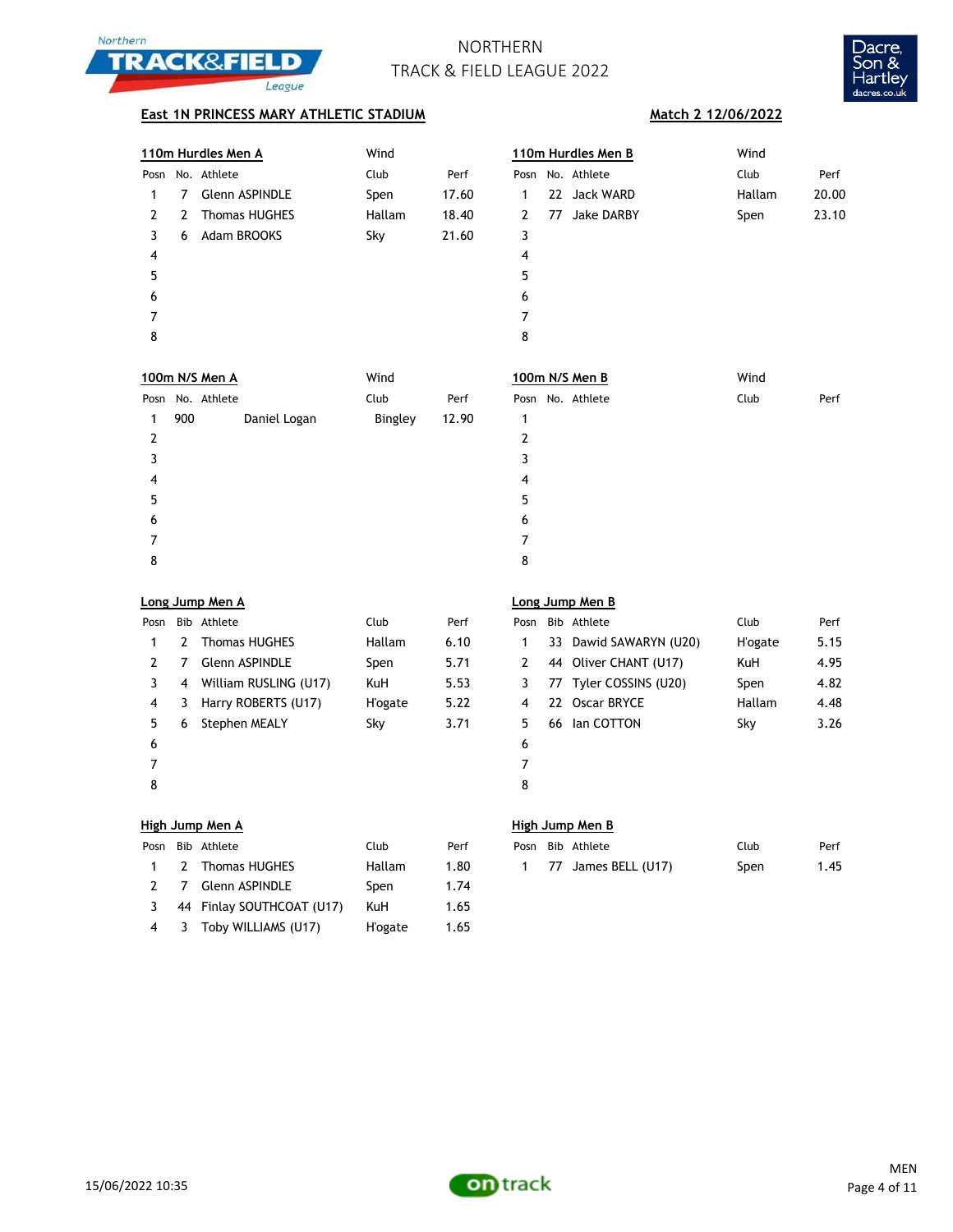



## **East 1N PRINCESS MARY ATHLETIC STADIUM Match 2 12/06/2022**

### **Triple Jump Men A Triple Jump Men B**

| Posn |   | Bib Athlete           | Club            | Perf  | Posn           | Bib Athlete               | Club | Perf |
|------|---|-----------------------|-----------------|-------|----------------|---------------------------|------|------|
|      | 7 | Reuben BYFIELD (U17)  | Spen            | 11.80 |                | 44 Finlay SOUTHCOAT (U17) | KuH  | 9.71 |
| 2    | 4 | William RUSLING (U17) | KuH             | 11.71 | 2              |                           |      |      |
|      | 7 | <b>Thomas HUGHES</b>  | Hallam          | 11.58 | 3              |                           |      |      |
| 4    | 3 | Harry ROBERTS (U17)   | <b>H</b> 'ogate | 11.52 | $\overline{4}$ |                           |      |      |
| 5    |   |                       |                 |       | 5              |                           |      |      |
| 6    |   |                       |                 |       | 6              |                           |      |      |
|      |   |                       |                 |       |                |                           |      |      |
| 8    |   |                       |                 |       | 8              |                           |      |      |
|      |   |                       |                 |       |                |                           |      |      |

Posn Bib Athlete Club Perf Posn Bib Athlete Club Perf 1 7 Glenn ASPINDLE Spen 3.60 2 4 Oliver CHANT (U17) KuH 2.60 3 3 Harry ROBERTS (U17) H'ogate 2.40

| osn       |   | Bib Athlete             | Club           | Perf  | Posn | Bib Athlete               | Club | Perf |
|-----------|---|-------------------------|----------------|-------|------|---------------------------|------|------|
| $1 \quad$ | 7 | Reuben BYFIELD (U17)    | Spen           | 11.80 | 1    | 44 Finlay SOUTHCOAT (U17) | KuH  | 9.71 |
| 2         |   | 4 William RUSLING (U17) | <b>KuH</b>     | 11.71 | 2    |                           |      |      |
| 3         | 2 | <b>Thomas HUGHES</b>    | Hallam         | 11.58 | 3    |                           |      |      |
| 4         | 3 | Harry ROBERTS (U17)     | <b>H'ogate</b> | 11.52 | 4    |                           |      |      |
| 5         |   |                         |                |       | 5    |                           |      |      |
| 6         |   |                         |                |       | 6    |                           |      |      |
| 7         |   |                         |                |       | 7    |                           |      |      |
| 8         |   |                         |                |       | 8    |                           |      |      |
|           |   |                         |                |       |      |                           |      |      |

### **Pole Vault Men A Pole Vault Men B**

|  | Posn Bib Athlete | Club | Perf |
|--|------------------|------|------|
|  | 1 77 Jake DARBY  | Spen | 2.30 |

|      | Shot Men A |                       |                 |       |      | Shot Men B |                      |             |      |  |  |
|------|------------|-----------------------|-----------------|-------|------|------------|----------------------|-------------|------|--|--|
| Posn |            | Bib Athlete           | Club            | Perf  | Posn |            | Bib Athlete          | Club        | Perf |  |  |
|      | 2          | Jack WARD             | Hallam          | 13.37 |      |            | 44 Greg PELL         | KuH         | 11.6 |  |  |
| 2    | 4          | Shaun KERRY           | KuH             | 12.64 |      |            | 22 Oscar BRYCE       | Hallam      | 11.0 |  |  |
| 3    |            | Mathew SAVAGE         | <b>Bing</b>     | 11.49 |      | 11         | James TATE           | <b>Bing</b> | 9.37 |  |  |
| 4    |            | <b>Jake DARBY</b>     | Spen            | 10.14 | 4    |            | 77 Connor BELL       | Spen        | 8.32 |  |  |
| 5.   | 5.         | <b>Robert RUSSELL</b> | Scar            | 10.02 | 5.   | 55.        | <b>Matthew BURKE</b> | Scar        | 7.92 |  |  |
| 6    | 66         | Stephen MEALY         | Sky             | 8.82  | 6    | 33         | Jonathan IRELAND     | H'ogate     | 6.73 |  |  |
|      |            | Phillip CHADWICK      | <b>H</b> 'ogate | 7.62  |      |            |                      |             |      |  |  |
| 8    |            |                       |                 |       | 8    |            |                      |             |      |  |  |

| Discus Men A |  |
|--------------|--|

|      | Discus Men A |                         |             |       |      | Discus Men B |                      |         |       |  |  |
|------|--------------|-------------------------|-------------|-------|------|--------------|----------------------|---------|-------|--|--|
| Posn |              | Bib Athlete             | Club        | Perf  | Posn |              | Bib Athlete          | Club    | Perf  |  |  |
|      | 4            | Ebenezer ABARA          | KuH         | 45.31 |      |              | 44 Greg PELL         | KuH     | 34.54 |  |  |
| 2    |              | Jack WARD               | Hallam      | 38.03 |      |              | <b>Phillip JONES</b> | Bing    | 32.29 |  |  |
| 3    | 11           | James TATE              | <b>Bing</b> | 36.06 | 3.   |              | 55 Matthew BURKE     | Scar    | 26.67 |  |  |
| 4    | 5.           | Robert RUSSELL          | Scar        | 35.03 | 4    |              | 66 Stephen MEALY     | Sky     | 18.07 |  |  |
| 5.   |              | <b>Jake DARBY</b>       | Spen        | 28.23 | 5.   | 33           | Jonathan IRELAND     | H'ogate | 16.92 |  |  |
| 6    | 6            | lan COTTON              | Skv         | 22.51 | 6    | 77           | Connor BELL          | Spen    | 15.48 |  |  |
|      |              | <b>Phillip CHADWICK</b> | H'ogate     | 17.43 |      |              |                      |         |       |  |  |
| 8    |              |                         |             |       | 8    |              |                      |         |       |  |  |

### **Shot Men B**

| osn          |    | Bib Athlete             | Club            | Perf  | Posn |     | Bib Athlete      | Club        | Perf  |
|--------------|----|-------------------------|-----------------|-------|------|-----|------------------|-------------|-------|
| $\mathbf{1}$ | 2  | Jack WARD               | Hallam          | 13.37 |      |     | 44 Greg PELL     | KuH         | 11.64 |
| 2            | 4  | Shaun KERRY             | <b>KuH</b>      | 12.64 |      | 22  | Oscar BRYCE      | Hallam      | 11.02 |
| 3            |    | Mathew SAVAGE           | <b>Bing</b>     | 11.49 |      | 11  | James TATE       | <b>Bing</b> | 9.37  |
| 4            |    | <b>Jake DARBY</b>       | Spen            | 10.14 | 4    | 77. | Connor BELL      | Spen        | 8.32  |
| 5            | 5. | Robert RUSSELL          | Scar            | 10.02 | 5.   | 55. | Matthew BURKE    | Scar        | 7.92  |
| 6            | 66 | Stephen MEALY           | Sky             | 8.82  | 6    | 33. | Jonathan IRELAND | H'ogate     | 6.73  |
| 7            | 3  | <b>Phillip CHADWICK</b> | <b>H</b> 'ogate | 7.62  |      |     |                  |             |       |
| ۰            |    |                         |                 |       | ۰    |     |                  |             |       |

| osn' |   | Bib Athlete          | Club           | Perf  |
|------|---|----------------------|----------------|-------|
| 1    |   | 44 Greg PELL         | KuH            | 34.54 |
| 2    | 1 | <b>Phillip JONES</b> | Bing           | 32.29 |
| 3    |   | 55 Matthew BURKE     | Scar           | 26.67 |
| 4    |   | 66 Stephen MEALY     | Sky            | 18.07 |
| 5    |   | 33 Jonathan IRELAND  | <b>H'ogate</b> | 16.92 |
| 6    |   | 77 Connor BELL       | Spen           | 15.48 |
|      |   |                      |                |       |

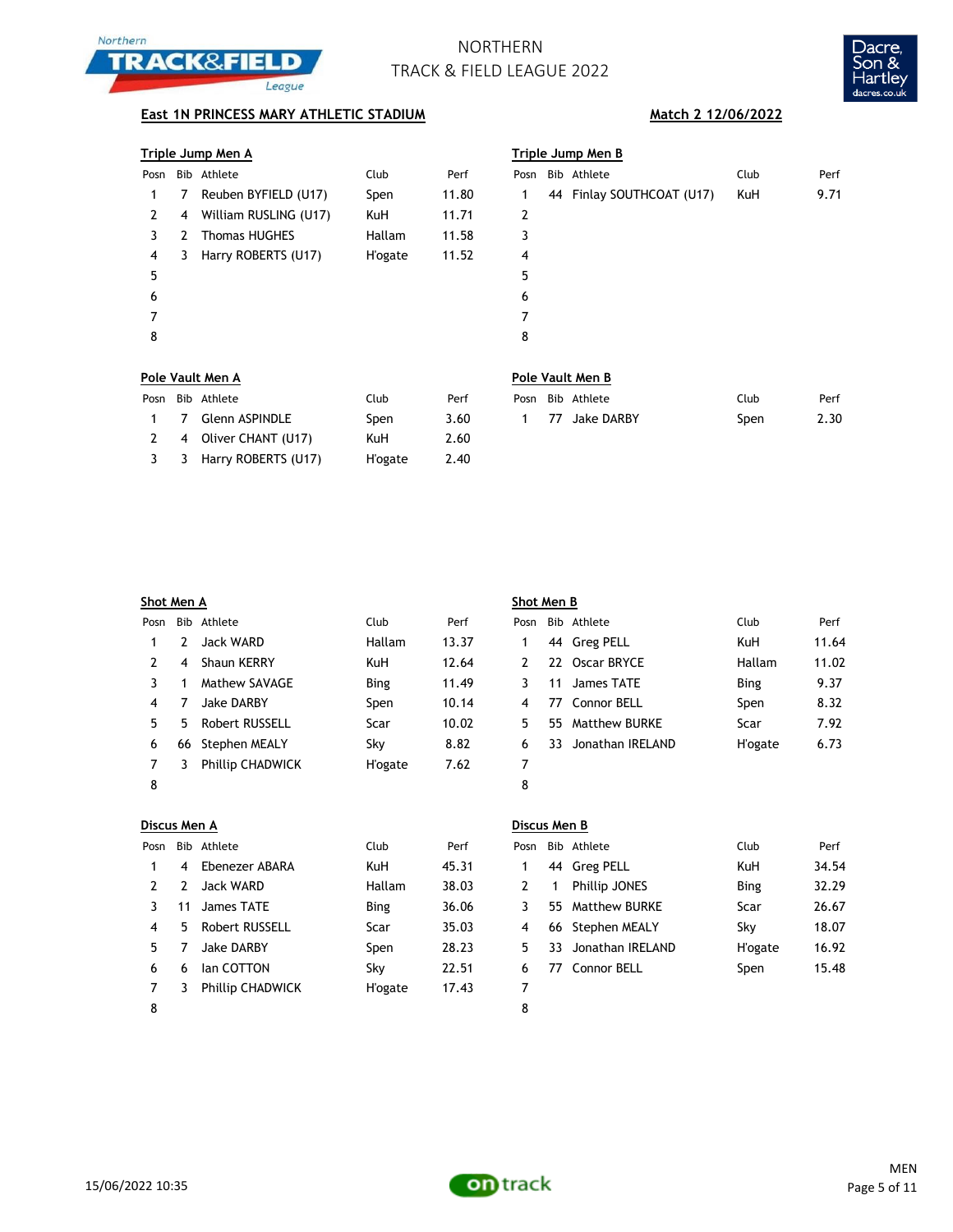



## **East 1N PRINCESS MARY ATHLETIC STADIUM Match 2 12/06/2022**

| Hammer Men A |  |
|--------------|--|
|              |  |

|      |     | Hammer Men A         |             |       |      | Hammer Men B |                         |                 |       |  |
|------|-----|----------------------|-------------|-------|------|--------------|-------------------------|-----------------|-------|--|
| Posn | Bib | Athlete              | Club        | Perf  | Posn |              | Bib Athlete             | Club            | Perf  |  |
|      | 4   | <b>Shaun KERRY</b>   | KuH         | 55.86 |      |              | 44 Antony MOULD (U20)   | KuH             | 41.70 |  |
| 2    |     | Oscar BRYCE          | Hallam      | 40.02 |      | 11           | James TATE              | <b>Bing</b>     | 35.13 |  |
|      |     | <b>Phillip JONES</b> | <b>Bing</b> | 37.04 | 3.   | 77.          | Connor BELL             | Spen            | 22.61 |  |
| 4    |     | Jake DARBY           | Spen        | 30.63 | 4    | 22.          | Mark BRYCE              | Hallam          | 17.63 |  |
| 5.   | 5.  | Robert RUSSELL       | Scar        | 29.67 | 5.   | 55.          | <b>Matthew BURKE</b>    | Scar            | 16.28 |  |
| 6    | 6   | lan COTTON           | Skv         | 25.47 | 6    | 66           | <b>Graham DUNHAM</b>    | Sky             | 16.09 |  |
|      | 33. | Jonathan IRELAND     | H'ogate     | 14.49 |      | 3.           | <b>Phillip CHADWICK</b> | <b>H</b> 'ogate | 14.16 |  |
| 8    |     |                      |             |       | 8    |              |                         |                 |       |  |

| Hammer Men B |   |                       |                |       |  |  |  |
|--------------|---|-----------------------|----------------|-------|--|--|--|
| Posn         |   | Bib Athlete           | Club           | Perf  |  |  |  |
| 1            |   | 44 Antony MOULD (U20) | <b>KuH</b>     | 41.70 |  |  |  |
| 2            |   | 11 James TATE         | Bing           | 35.13 |  |  |  |
| 3            |   | 77 Connor BELL        | Spen           | 22.61 |  |  |  |
| 4            |   | 22 Mark BRYCE         | Hallam         | 17.63 |  |  |  |
| 5            |   | 55 Matthew BURKE      | Scar           | 16.28 |  |  |  |
| 6            |   | 66 Graham DUNHAM      | Sky            | 16.09 |  |  |  |
| 7            | 3 | Phillip CHADWICK      | <b>H'ogate</b> | 14.16 |  |  |  |
| Ջ            |   |                       |                |       |  |  |  |

| Javelin Men A |     |                       |                |       | Javelin Men B |    |                  |                 |       |  |
|---------------|-----|-----------------------|----------------|-------|---------------|----|------------------|-----------------|-------|--|
| Posn          | Bib | Athlete               | Club           | Perf  | Posn          |    | Bib Athlete      | Club            | Perf  |  |
|               |     | <b>Glenn ASPINDLE</b> | Spen           | 44.36 |               | 11 | James TATE       | <b>Bing</b>     | 26.63 |  |
| 2             |     | Mathew SAVAGE         | <b>Bing</b>    | 40.72 | 2             |    | 22 Oscar BRYCE   | Hallam          | 26.26 |  |
| 3.            |     | Matthew BURKE         | Scar           | 38.37 | 3.            | 6  | Adam BROOKS      | Sky             | 25.84 |  |
| 4             |     | Jack WARD             | Hallam         | 37.99 | 4             | 33 | Jonathan IRELAND | <b>H</b> 'ogate | 23.80 |  |
| 5.            |     | 66 Stephen MEALY      | Sky            | 34.32 | 5.            | 77 | Connor BELL      | Spen            | 17.20 |  |
| 6             | 4   | <b>Greg PELL</b>      | <b>KuH</b>     | 33.22 | 6             |    |                  |                 |       |  |
|               |     | George COUTTIE (U20)  | <b>H'ogate</b> | 24.22 |               |    |                  |                 |       |  |
| 8             |     |                       |                |       | 8             |    |                  |                 |       |  |

| osn'          |   | Bib Athlete         | Club           | Perf  |
|---------------|---|---------------------|----------------|-------|
| 1             |   | 11 James TATE       | Bing           | 26.63 |
| $\mathcal{L}$ |   | 22 Oscar BRYCE      | Hallam         | 26.26 |
| 3             | 6 | Adam BROOKS         | Sky            | 25.84 |
| 4             |   | 33 Jonathan IRELAND | <b>H'ogate</b> | 23.80 |
| -5            |   | 77 Connor BELL      | Spen           | 17.20 |
| 6             |   |                     |                |       |
| 7             |   |                     |                |       |

### **4 x 100m Men A**

| Posn |   | No. Club        | Runners                                                              | Perf  |
|------|---|-----------------|----------------------------------------------------------------------|-------|
| 1    |   | Spen            | Glenn ASPINDLE Tyler COSSINS (U20) James BELL (U17) Jake DARBY       | 49.60 |
| 2    | 3 | <b>H</b> 'ogate | Dawid SAWARYN (U20) Toby WILLIAMS (U17) Harry ROBERTS (U17) Mark BRY | 51.20 |
|      |   |                 |                                                                      |       |
| 4    |   |                 |                                                                      |       |
| 5    |   |                 |                                                                      |       |
| 6    |   |                 |                                                                      |       |
|      |   |                 |                                                                      |       |
| 8    |   |                 |                                                                      |       |
|      |   |                 |                                                                      |       |

### **4 x 400m Men A**

| Posn |   | No. Club       | Runners                                                            | Perf     |
|------|---|----------------|--------------------------------------------------------------------|----------|
|      | 4 | KuH            | Joe COOPER Andre ADDISON (U20) Adam FOX (U20) Jack DOCKERILL (U20) | 03:44.70 |
| 2    | 3 | <b>H'ogate</b> | Ben HOLMES Rob GARBUTT George COUTTIE (U20) Mark BRYANT            | 04:05.50 |
|      |   | Spen           | Simon BOLLAND Ian OGDEN Kevin OGDEN Jake DARBY                     | 05:06.40 |
| 4    |   |                |                                                                    |          |
|      |   |                |                                                                    |          |
| 6    |   |                |                                                                    |          |
|      |   |                |                                                                    |          |

- 
- 

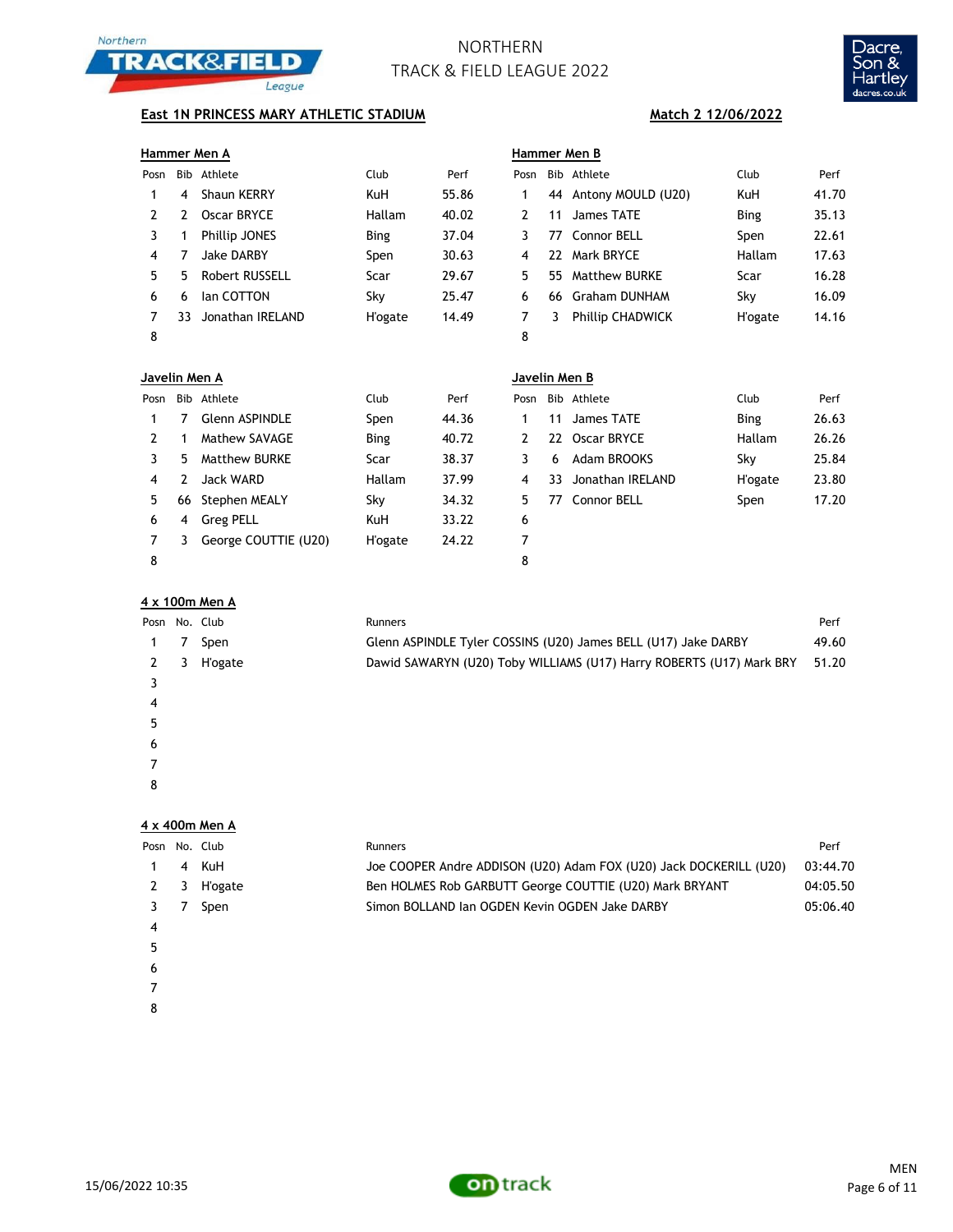



**Match 2 12/06/2022**

### **East 1N PRINCESS MARY ATHLETIC STADIUM**

|   |   | 100m Women A                      | Wind            |          |     |      |    | 100m Women B           | Wind            |          |     |
|---|---|-----------------------------------|-----------------|----------|-----|------|----|------------------------|-----------------|----------|-----|
|   |   | Posn No. Athlete                  | Club            | Perf     |     | Posn |    | No. Athlete            | Club            | Perf     |     |
| 1 | 2 | Acacia WILLIAMS-HEWITT (U. Hallam |                 | 12.40    | 775 | 1    | 44 | <b>Chloe CONSTABLE</b> | KuH             | 13.30    | 584 |
| 2 | 7 | Soraya CRODDEN (U20)              | Spen            | 13.30    | 584 | 2    | 33 | Scarlette SMITH (U17)  | <b>H</b> 'ogate | 13.90    | 474 |
| 3 | 4 | Megan HOULT                       | KuH             | 13.40    | 564 | 3    |    | 77 Summer HAYNES (U20) | Spen            | 14.90    | 320 |
| 4 | 1 | Lola HENDERSON (U17)              | <b>Bing</b>     | 13.70    | 509 | 4    |    |                        |                 |          |     |
| 5 | 3 | Florence ROBERTS (U20)            | <b>H</b> 'ogate | 14.10    | 440 | 5    |    |                        |                 |          |     |
| 6 | 6 | Hannah STUBBS (U20)               | Sky             | 15.40    | 256 | 6    |    |                        |                 |          |     |
| 7 |   |                                   |                 |          |     | 7    |    |                        |                 |          |     |
| 8 |   |                                   |                 |          |     | 8    |    |                        |                 |          |     |
|   |   | 200m Women A                      | Wind            |          |     |      |    | 200m Women B           | Wind            |          |     |
|   |   | Posn No. Athlete                  | Club            | Perf     |     | Posn |    | No. Athlete            | Club            | Perf     |     |
| 1 | 2 | Acacia WILLIAMS-HEWITT (U. Hallam |                 | 25.40    | 767 | 1    | 44 | Jessica FIELDS         | KuH             | 28.60    | 470 |
| 2 | 4 | Jodie MARTIN                      | KuH             | 25.80    | 725 | 2    | 33 | Honor WORRELL (U17)    | <b>H</b> 'ogate | 29.80    | 381 |
| 3 | 7 | Molly WARING                      | Spen            | 27.30    | 579 | 3    | 77 | Summer HAYNES (U20)    | Spen            | 30.90    | 310 |
| 4 | 1 | Lola HENDERSON (U17)              | <b>Bing</b>     | 29.20    | 424 | 4    | 66 | Hannah STUBBS (U20)    | Sky             | 34.00    | 156 |
| 5 | 3 | Florence ROBERTS (U20)            | <b>H</b> 'ogate | 30.00    | 367 | 5    | 11 | Stephanie ROBSON       | <b>Bing</b>     | 38.60    | 35  |
| 6 | 6 | Amy HARTLEY                       | Sky             | 31.00    | 304 | 6    |    |                        |                 |          |     |
| 7 |   |                                   |                 |          |     | 7    |    |                        |                 |          |     |
| 8 |   |                                   |                 |          |     | 8    |    |                        |                 |          |     |
|   |   | 400m Women A                      |                 |          |     |      |    | 400m Women B           |                 |          |     |
|   |   | Posn No. Athlete                  | Club            | Perf     |     | Posn |    | No. Athlete            | Club            | Perf     |     |
| 1 | 2 | Gabriella BROWN (U17)             | Hallam          | 61.50    | 624 | 1    | 44 | Jessica WAUGH (U20)    | KuH             | 65.80    | 478 |
| 2 | 4 | <b>Jess CAPPLEMAN</b>             | KuH             | 63.70    | 547 | 2    |    | 66 Harriet GRIGGS      | Sky             | 76.50    | 203 |
| 3 | 1 | Morgan BUTLER (U17)               | <b>Bing</b>     | 66.60    | 453 | 3    |    |                        |                 |          |     |
| 4 | 3 | Florence ROBERTS (U20)            | <b>H</b> 'ogate | 69.70    | 363 | 4    |    |                        |                 |          |     |
| 5 | 6 | Amy HARTLEY                       | Sky             | 69.80    | 360 | 5    |    |                        |                 |          |     |
| 6 |   |                                   |                 |          |     | 6    |    |                        |                 |          |     |
| 7 |   |                                   |                 |          |     | 7    |    |                        |                 |          |     |
| 8 |   |                                   |                 |          |     | 8    |    |                        |                 |          |     |
|   |   | 800m Women A                      |                 |          |     |      |    | 800m Women B           |                 |          |     |
|   |   | Posn No. Athlete                  | Club            | Perf     |     | Posn |    | No. Athlete            | Club            | Perf     |     |
| 1 | 2 | Gabriella BROWN (U17)             | Hallam          | 02:20.30 | 714 | 1    | 66 | Harriet GRIGGS         | Sky             | 02:44.60 | 370 |
| 2 | 4 | <b>Jess CAPPLEMAN</b>             | KuH             | 02:23.30 | 665 | 2    | 11 | Alana GILL             | <b>Bing</b>     | 02:48.50 | 325 |
| 3 | 1 | Morgan BUTLER (U17)               | <b>Bing</b>     | 02:32.80 | 522 | 3    |    | 44 Amy ROTHERY (U20)   | KuH             | 02:52.20 | 286 |
| 4 | 6 | Amy HARTLEY                       | Sky             | 02:35.30 | 488 | 4    |    |                        |                 |          |     |
| 5 | 3 | Rachel FORREST                    | <b>H'ogate</b>  | 03:16.30 | 93  | 5    |    |                        |                 |          |     |
| 6 |   |                                   |                 |          |     | 6    |    |                        |                 |          |     |
| 7 |   |                                   |                 |          |     | 7    |    |                        |                 |          |     |
| 8 |   |                                   |                 |          |     | 8    |    |                        |                 |          |     |

15/06/2022 10:35

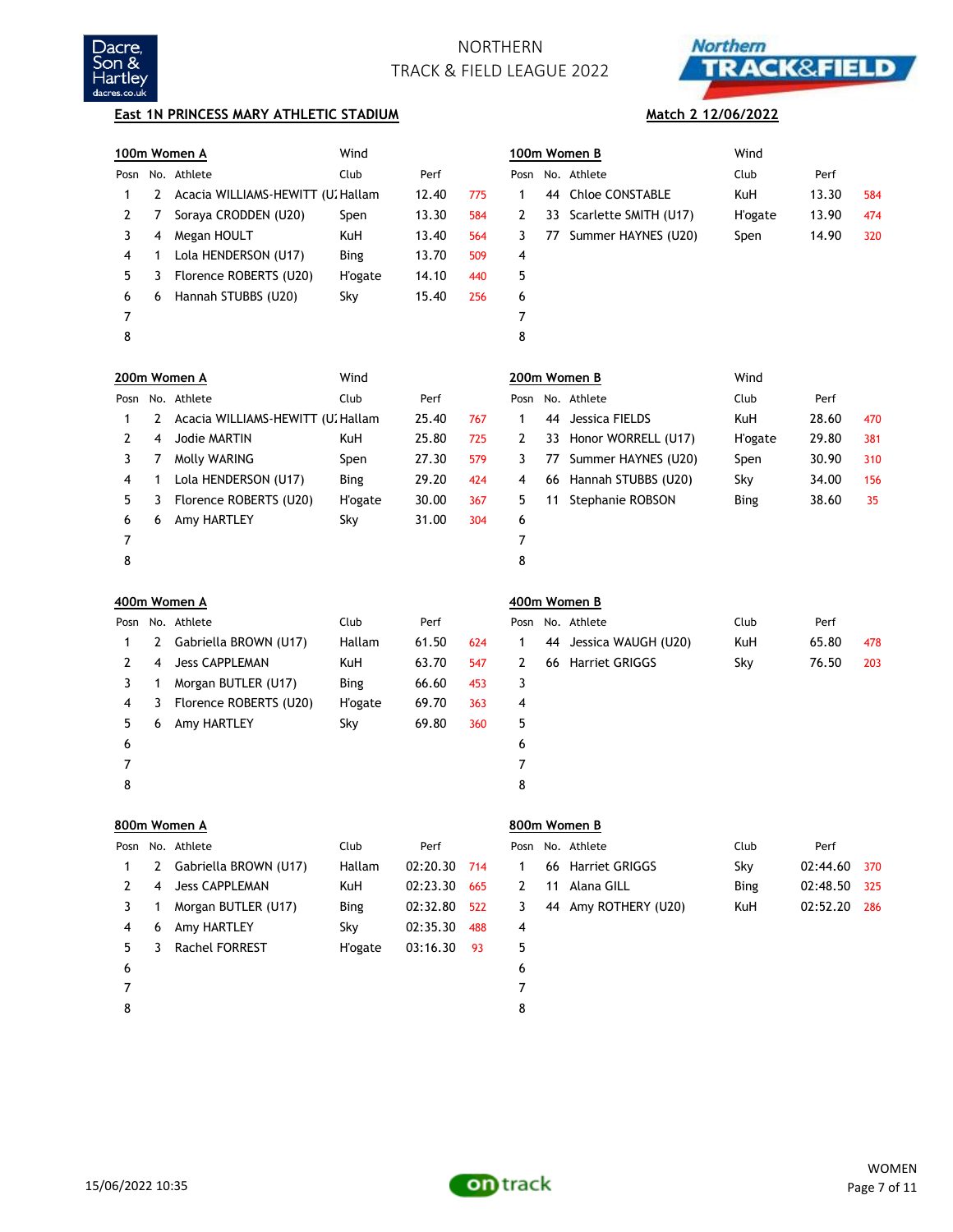



## **East 1N PRINCESS MARY ATHLETIC STADIUM Match 2 12/06/2022**

|      |    | 1500m Women A        |                 |          |     |   |   | 1500m Women B           |      |          |     |
|------|----|----------------------|-----------------|----------|-----|---|---|-------------------------|------|----------|-----|
| Posn |    | No. Athlete          | Club            | Perf     |     |   |   | Posn No. Athlete        | Club | Perf     |     |
| 1    | 66 | Harriet GRIGGS       | Sky             | 05:39.80 | 369 | 1 | 6 | Molly KEEFE             | Sky  | 05:54.20 | 293 |
| 2    | 1  | Stephanie ROBSON     | <b>Bing</b>     | 05:59.00 | 269 | 2 |   |                         |      |          |     |
| 3    |    |                      |                 |          |     | 3 |   |                         |      |          |     |
| 4    |    |                      |                 |          |     | 4 |   |                         |      |          |     |
| 5    |    |                      |                 |          |     | 5 |   |                         |      |          |     |
| 6    |    |                      |                 |          |     | 6 |   |                         |      |          |     |
| 7    |    |                      |                 |          |     | 7 |   |                         |      |          |     |
| 8    |    |                      |                 |          |     | 8 |   |                         |      |          |     |
|      |    | 3000m Women A        |                 |          |     |   |   | 3000m Women B           |      |          |     |
|      |    | Posn No. Athlete     | Club            | Perf     |     |   |   | Posn No. Athlete        | Club | Perf     |     |
| 1    | 2  | Che WIGFIELD-TURNER  | Hallam          | 10:29.20 | 700 | 1 |   |                         |      |          |     |
| 2    | 6  | Amy HARTLEY          | Sky             | 11:48.40 | 441 | 2 |   |                         |      |          |     |
| 3    | 1  | Stephanie ROBSON     | <b>Bing</b>     | 11:56.10 | 418 | 3 |   |                         |      |          |     |
| 4    | 4  | Amy ROTHERY (U20)    | KuH             | 12:28.40 | 331 | 4 |   |                         |      |          |     |
| 5    | 3  | Rachel FORREST       | <b>H</b> 'ogate | 12:55.00 | 267 | 5 |   |                         |      |          |     |
| 6    |    |                      |                 |          |     | 6 |   |                         |      |          |     |
| 7    |    |                      |                 |          |     | 7 |   |                         |      |          |     |
| 8    |    |                      |                 |          |     | 8 |   |                         |      |          |     |
|      |    | 400m Hurdles Women A |                 |          |     |   |   | 400m Hurdles Women B    |      |          |     |
|      |    | Posn No. Athlete     | Club            | Perf     |     |   |   | Posn No. Athlete        | Club | Perf     |     |
| 1    | 7  | Molly WARING         | Spen            | 67.70    | 701 | 1 |   | 77 Soraya CRODDEN (U20) | Spen | 71.50    | 600 |
| 2    | 3  | Therese TOLAN (U20)  | <b>H</b> 'ogate | 68.30    | 685 | 2 |   |                         |      |          |     |
| 3    | 4  | Jessica WAUGH (U20)  | KuH             | 72.80    | 567 | 3 |   |                         |      |          |     |
| 4    |    |                      |                 |          |     | 4 |   |                         |      |          |     |
| 5    |    |                      |                 |          |     | 5 |   |                         |      |          |     |
| 6    |    |                      |                 |          |     | 6 |   |                         |      |          |     |
| 7    |    |                      |                 |          |     | 7 |   |                         |      |          |     |
| 8    |    |                      |                 |          |     | 8 |   |                         |      |          |     |
|      |    | 100m Hurdles Women A | Wind            |          |     |   |   | 100m Hurdles Women B    | Wind |          |     |
| Posn |    | Athlete              | Club            | Perf     |     |   |   | Posn No. Athlete        | Club | Perf     |     |
| 1    | 7  | Soraya CRODDEN (U20) | Spen            | 18.20    | 507 | 1 |   | 77 Molly WARING         | Spen | 17.90    | 533 |
| 2    | 6  | Harriet GRIGGS       | Sky             | 24.00    | 128 | 2 |   |                         |      |          |     |
| 3    |    |                      |                 |          |     | 3 |   |                         |      |          |     |
| 4    |    |                      |                 |          |     | 4 |   |                         |      |          |     |
| 5    |    |                      |                 |          |     | 5 |   |                         |      |          |     |
| 6    |    |                      |                 |          |     | 6 |   |                         |      |          |     |
| 7    |    |                      |                 |          |     | 7 |   |                         |      |          |     |
| 8    |    |                      |                 |          |     | 8 |   |                         |      |          |     |

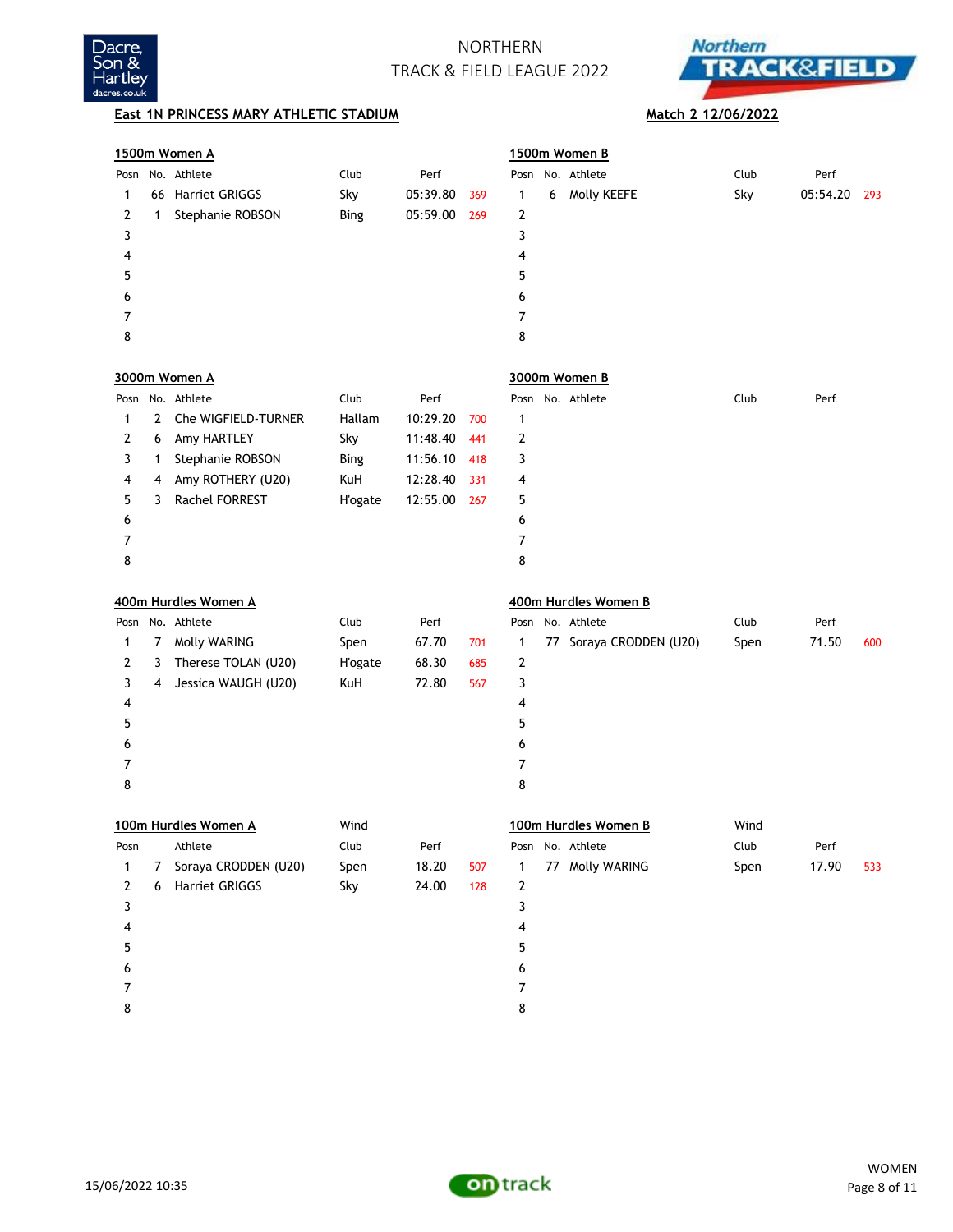



## **East 1N PRINCESS MARY ATHLETIC STADIUM Match 2 12/06/2022**

3 7 Molly WARING Spen 1.35 477 4 66 Harriet GRIGGS Sky 1.20 317

|      |     | 100m N/S Women A         | Wind            |       |     | 100m N/S Women B                         | Wind |             |  |
|------|-----|--------------------------|-----------------|-------|-----|------------------------------------------|------|-------------|--|
| Posn |     | No. Athlete              |                 | Perf  |     | No. Athlete<br>Posn                      | Club | Perf        |  |
| 1    | 901 | Jessica Field            | KuH             | 13.60 | 527 | 1                                        |      |             |  |
| 2    |     |                          |                 |       |     | 2                                        |      |             |  |
| 3    |     |                          |                 |       |     | 3                                        |      |             |  |
| 4    |     |                          |                 |       |     | 4                                        |      |             |  |
| 5    |     |                          |                 |       |     | 5                                        |      |             |  |
| 6    |     |                          |                 |       |     | 6                                        |      |             |  |
| 7    |     |                          |                 |       |     | 7                                        |      |             |  |
| 8    |     |                          |                 |       |     | 8                                        |      |             |  |
|      |     | Long Jump Women A        |                 |       |     | Long Jump Women B                        |      |             |  |
|      |     | Bib Athlete              | Club            |       |     | Bib Athlete                              | Club |             |  |
| Posn |     |                          |                 | Perf  |     | Posn                                     |      | Perf        |  |
| 1    |     | 44 Ellie TOWNSEND (U20)  | KuH             | 4.36  | 541 | 77 Soraya CRODDEN (U20)<br>1             | Spen | 3.98<br>452 |  |
| 2    | 7   | Molly WARING             | Spen            | 4.21  | 506 | Amy ROTHERY (U20)<br>2<br>$\overline{4}$ | KuH  | 3.19<br>271 |  |
| 3    | 3   | Honor WORRELL (U17)      | <b>H'ogate</b>  | 4.10  | 480 | 3                                        |      |             |  |
| 4    | 66  | Hannah STUBBS (U20)      | Sky             | 3.26  | 287 | 4                                        |      |             |  |
| 5    |     |                          |                 |       |     | 5                                        |      |             |  |
| 6    |     |                          |                 |       |     | 6                                        |      |             |  |
| 7    |     |                          |                 |       |     | 7                                        |      |             |  |
| 8    |     |                          |                 |       |     | 8                                        |      |             |  |
|      |     | <b>High Jump Women A</b> |                 |       |     | <b>High Jump Women B</b>                 |      |             |  |
| Posn |     | Bib Athlete              | Club            | Perf  |     | Posn Bib Athlete                         | Club | Perf        |  |
| 1    | 3   | Scarlette SMITH (U17)    | <b>H</b> 'ogate | 1.45  | 584 |                                          |      |             |  |
| 2    | 44  | Ellie TOWNSEND (U20)     | KuH             | 1.40  | 531 |                                          |      |             |  |

|      | Triple Jump Women A |                      |                 |      |     |      |  | Triple Jump Women B   |                 |      |     |  |  |  |  |
|------|---------------------|----------------------|-----------------|------|-----|------|--|-----------------------|-----------------|------|-----|--|--|--|--|
| Posn |                     | Bib Athlete          | Club            | Perf |     | Posn |  | Bib Athlete           | Club            | Perf |     |  |  |  |  |
| 1.   | 3                   | Honor WORRELL (U17)  | <b>H</b> 'ogate | 9.04 | 531 | 1    |  | 33 Grace FISHER (U17) | <b>H</b> 'ogate | 8.73 | 495 |  |  |  |  |
| 2    | 44                  | Ellie TOWNSEND (U20) | KuH             | 8.74 | 497 | 2    |  |                       |                 |      |     |  |  |  |  |
|      |                     |                      |                 |      |     |      |  |                       |                 |      |     |  |  |  |  |
| 4    |                     |                      |                 |      |     | 4    |  |                       |                 |      |     |  |  |  |  |
| 5    |                     |                      |                 |      |     | 5    |  |                       |                 |      |     |  |  |  |  |
| 6    |                     |                      |                 |      |     | 6    |  |                       |                 |      |     |  |  |  |  |
|      |                     |                      |                 |      |     |      |  |                       |                 |      |     |  |  |  |  |
| 8    |                     |                      |                 |      |     | 8    |  |                       |                 |      |     |  |  |  |  |
|      |                     |                      |                 |      |     |      |  |                       |                 |      |     |  |  |  |  |

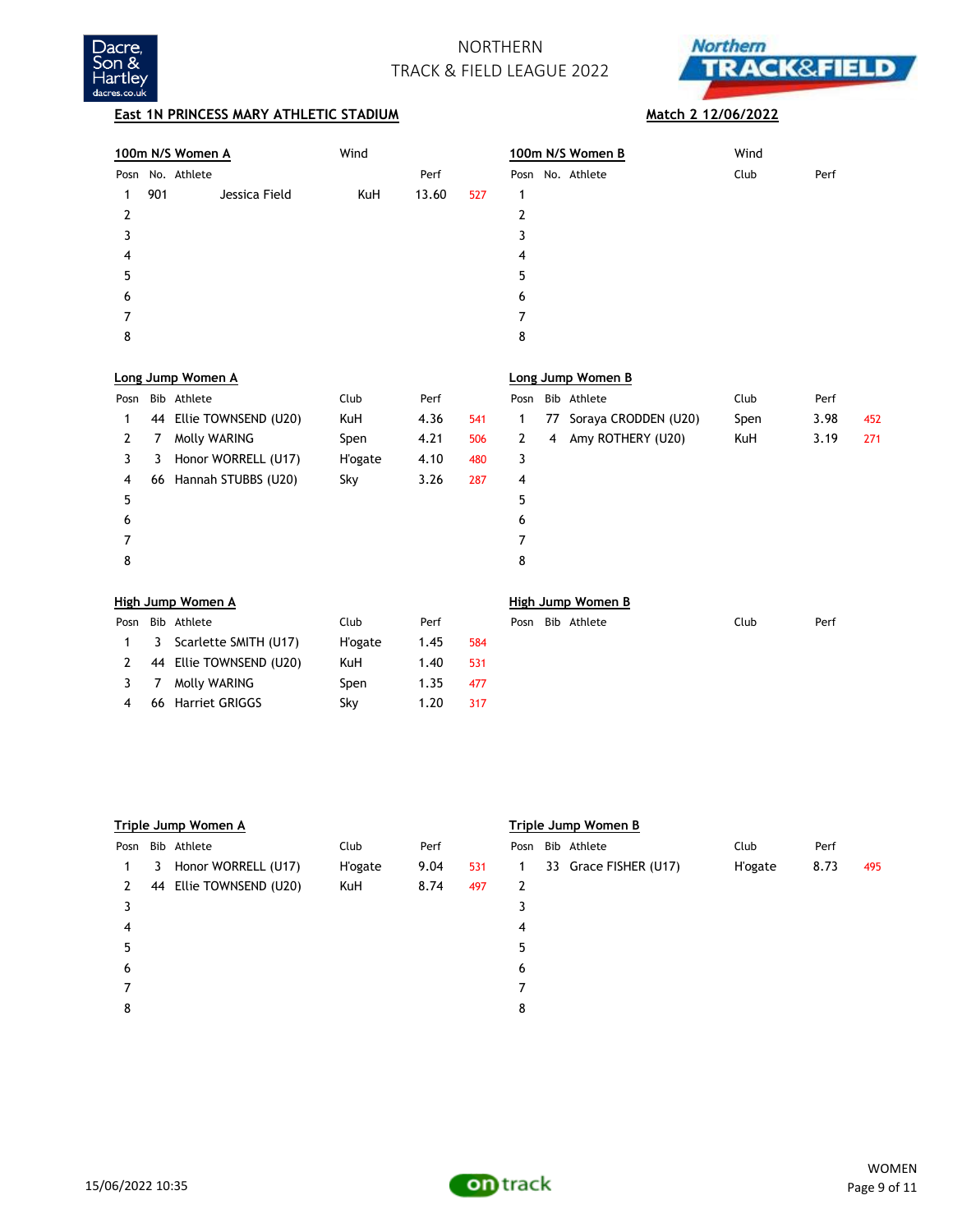



## **East 1N PRINCESS MARY ATHLETIC STADIUM Match 2 12/06/2022**

 7 8

| Pole Vault Women A |     |                  |           |      |  | Pole Vault Women B |                  |      |      |  |  |  |
|--------------------|-----|------------------|-----------|------|--|--------------------|------------------|------|------|--|--|--|
|                    |     | Posn Bib Athlete | Club      | Perf |  |                    | Posn Bib Athlete | Club | Perf |  |  |  |
|                    | -98 |                  | No Compet |      |  |                    |                  |      |      |  |  |  |

|              |    | <b>Shot Women A</b> |                 |       | <b>Shot Women B</b> |                |  |                     |      |       |     |  |
|--------------|----|---------------------|-----------------|-------|---------------------|----------------|--|---------------------|------|-------|-----|--|
| Posn         |    | Bib Athlete         | Club            | Perf  |                     | Posn           |  | Bib Athlete         | Club | Perf  |     |  |
| 1            | 4  | Olivia STEVENSON    | KuH             | 8.53  | 584                 | 1              |  | 44 Izzy WATTS (U17) | KuH  | 8.48  | 581 |  |
| 2            | 7  | Charlotte BELL      | Spen            | 7.95  | 541                 | 2              |  |                     |      |       |     |  |
| 3            | 5  | Victoria LOCKEY     | Scar            | 6.52  | 422                 | 3              |  |                     |      |       |     |  |
| 4            |    |                     |                 |       |                     | 4              |  |                     |      |       |     |  |
| 5            |    |                     |                 |       |                     | 5              |  |                     |      |       |     |  |
| 6            |    |                     |                 |       |                     | 6              |  |                     |      |       |     |  |
| 7            |    |                     |                 |       |                     | 7              |  |                     |      |       |     |  |
| 8            |    |                     |                 |       |                     | 8              |  |                     |      |       |     |  |
|              |    |                     |                 |       |                     |                |  |                     |      |       |     |  |
|              |    | Discus Women A      |                 |       |                     | Discus Women B |  |                     |      |       |     |  |
| Posn         |    | Bib Athlete         | Club            | Perf  |                     |                |  | Posn Bib Athlete    | Club | Perf  |     |  |
| 1            | 4  | Olivia STEVENSON    | KuH             | 36.42 | 760                 | 1              |  | 44 Izzy WATTS (U17) | KuH  | 25.87 | 607 |  |
| $\mathbf{2}$ | 7  | Charlotte BELL      | Spen            | 24.62 | 586                 | 2              |  |                     |      |       |     |  |
| 3            | 3. | Grace FISHER (U17)  | <b>H</b> 'ogate | 22.96 | 556                 | 3              |  |                     |      |       |     |  |
| 4            |    |                     |                 |       |                     | 4              |  |                     |      |       |     |  |
| 5            |    |                     |                 |       |                     | 5              |  |                     |      |       |     |  |
| 6            |    |                     |                 |       |                     | 6              |  |                     |      |       |     |  |
|              |    |                     |                 |       |                     |                |  |                     |      |       |     |  |

|      | Hammer Women A |                       |                 |       |     |      |    | Hammer Women B     |      |       |     |  |  |  |
|------|----------------|-----------------------|-----------------|-------|-----|------|----|--------------------|------|-------|-----|--|--|--|
| Posn |                | Bib Athlete           | Club            | Perf  |     | Posn |    | Bib Athlete        | Club | Perf  |     |  |  |  |
|      | 4              | Olivia STEVENSON      | KuH             | 53.93 | 888 |      | 44 | Izzy WATTS (U17)   | KuH  | 32.91 | 642 |  |  |  |
| 2    | 5.             | Jenna WHEATMAN        | Scar            | 46.85 | 812 | 2    |    | 55 Victoria LOCKEY | Scar | 19.19 | 433 |  |  |  |
|      |                | <b>Charlotte BELL</b> | Spen            | 27.42 | 566 | 3    |    |                    |      |       |     |  |  |  |
| 4    | 3              | Grace FISHER (U17)    | <b>H</b> 'ogate | 23.44 | 505 | 4    |    |                    |      |       |     |  |  |  |
| 5    |                |                       |                 |       |     | 5    |    |                    |      |       |     |  |  |  |
| 6    |                |                       |                 |       |     | 6    |    |                    |      |       |     |  |  |  |
|      |                |                       |                 |       |     |      |    |                    |      |       |     |  |  |  |
| 8    |                |                       |                 |       |     | 8    |    |                    |      |       |     |  |  |  |